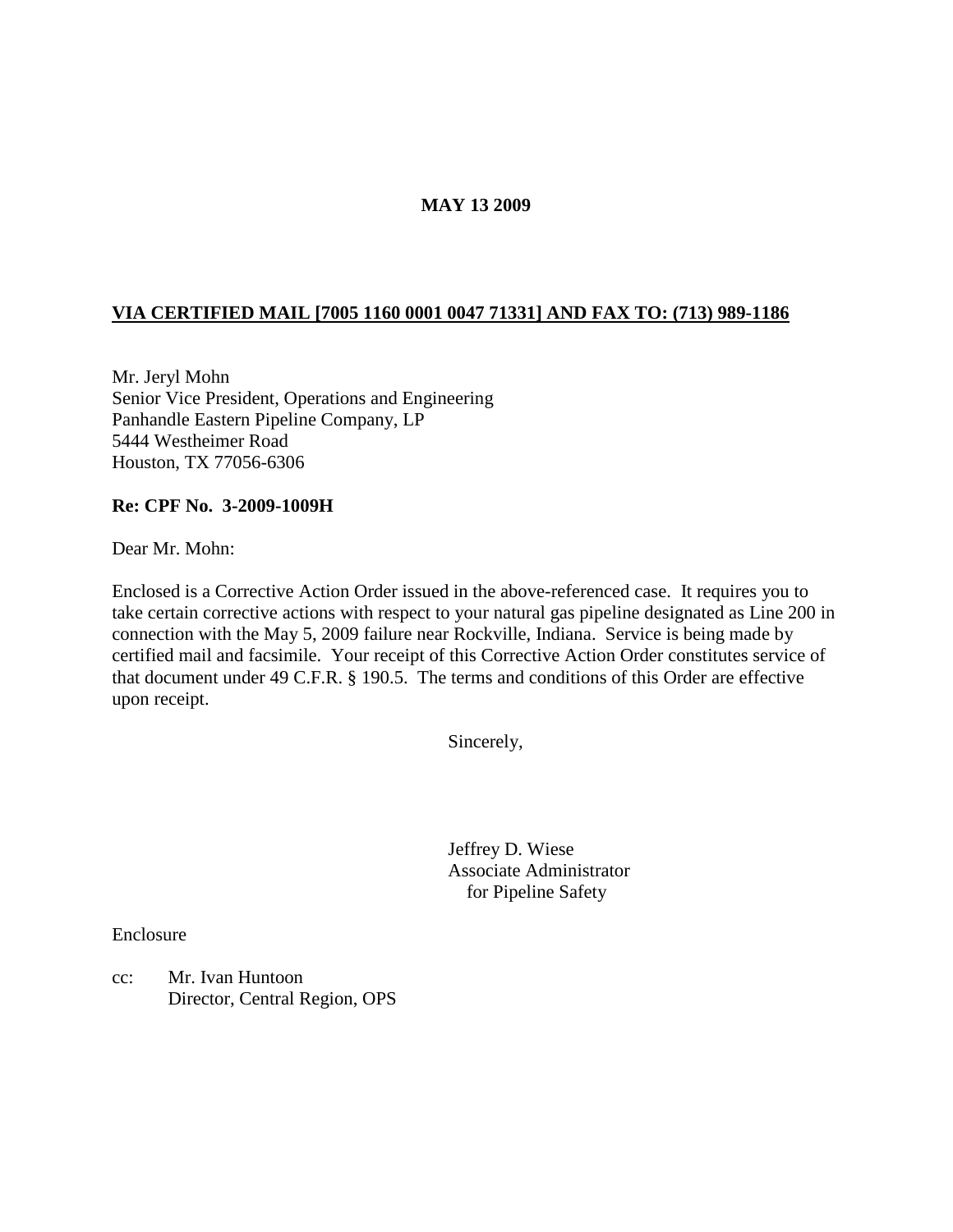# **U.S. DEPARTMENT OF TRANSPORTATION PIPELINE AND HAZARDOUS MATERIALS SAFETY ADMINISTRATION OFFICE OF PIPELINE SAFETY WASHINGTON, D.C. 20590**

| In the Matter of                                        |  |
|---------------------------------------------------------|--|
| <b>Panhandle Eastern</b><br><b>Pipeline Company, LP</b> |  |
| <b>Respondent</b>                                       |  |
|                                                         |  |

**Panhandle Eastern ) CPF No. 3-2009-1009H**

### **CORRECTIVE ACTION ORDER**

#### **Purpose and Background**

This Corrective Action Order is being issued, under authority of 49 U.S.C. § 60112, to require Panhandle Eastern Pipeline Company, LP ("Respondent"), to take the necessary corrective action to protect the public, property, and the environment from potential hazards associated with a failure involving the 24-inch diameter Line 200.

On May 5, 2009, a failure occurred on the 24-inch diameter segment running between the Montezuma Compressor Station and the Zionsville Compressor Station approximately 3.6 miles northeast of Rockville, Indiana, resulting in the release of natural gas which ignited. The cause of the failure has not yet been determined. Pursuant to 49 U.S.C. § 60117, the Pipeline and Hazardous Materials Safety Administration (PHMSA), Office of Pipeline Safety (OPS), initiated an investigation of the incident.

### **Preliminary Findings**

- At approximately 4:22 p.m. EDT, on May 5, 2009, a rupture occurred on Respondent's natural gas pipeline, resulting in the release of approximately 7.435 million cubic feet of natural gas. The failure occurred at Mile Post (MP) 8.9, approximately 3.6 miles northeast of the town of Rockville, Indiana. The incident was reported to the National Response Center (NRC Report No. 904705).
- When the gas ignited, a section of pipe approximately 10 feet in length was ejected from the ground leaving a large crater. The ensuing fire scorched an area approximately 200 yards by 100 yards. Emergency responders evacuated approximately 49 homes within a one mile radius of the failure site.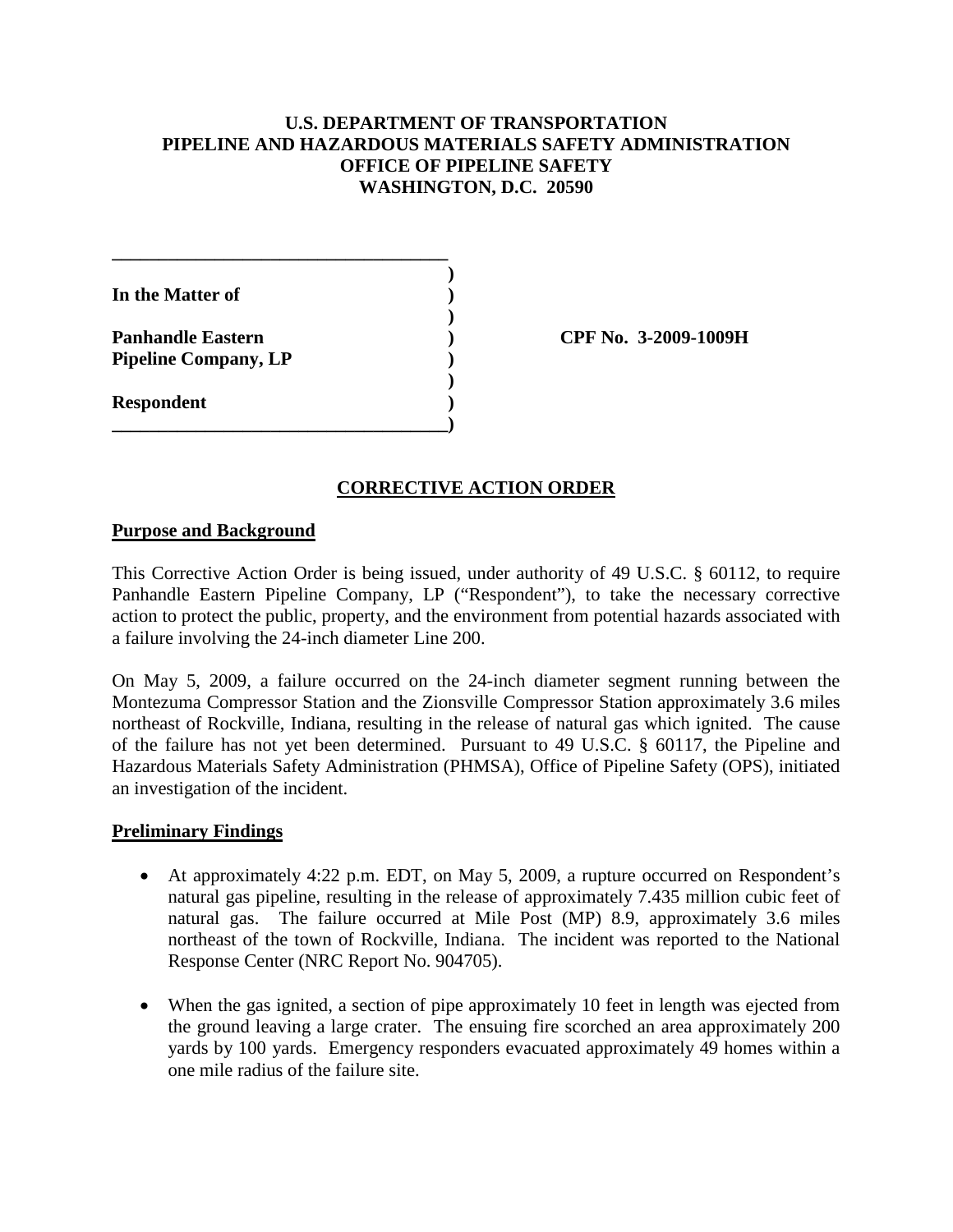- Following the failure, Respondent's personnel initiated an emergency shut-down of the pipeline. Respondent's personnel then isolated the line by closing the upstream block valve at the Montezuma Compressor Station and the nearest downstream block valve GV 202 at MP 15.17. The natural gas fire burned out at 5:07 p.m. EDT and the secondary fires were extinguished at 5:59 p.m. EDT.
- The cause of the failure is unknown and the investigation is ongoing. The failed pipe section is being transported to a metallurgist for examination and failure analysis. The preliminary investigation indicates the possible presence of external corrosion at the failure site. A 15.7 mile long section of Line 200 currently remains out of service.
- The pipe in the affected segment was manufactured by National Tube in 1940 and is constructed of 24-inch x 0.312-inch w.t., grade B seamless pipe. It has a Bitumastic 50-B coating and an impressed current cathodic protection system.
- At the time of the incident, the estimated operating pressure of the pipeline was 792 psig at the Montezuma Compressor Station discharge and 784 psig at the failure site. The maximum allowable operating pressure (MAOP) of this line segment is 800 psig.
- Respondent's Line 200 originates in Liberal, Kansas and runs eastward to Detroit, Michigan. The affected segment crosses Parke, Putnam, and Hendricks Counties in Indiana. The eastern portion of the affected segment is located in a High Consequence Area (HCA) near heavily populated areas as it approaches the Zionsville Compressor Station in the suburbs of Indianapolis, Indiana. The line crosses Interstate Highways 74 and 65 and U.S. Highways 41 and 231 as well.
- Respondent performed a close-interval survey on the pipeline in 2005. The HCA portion of the line between 9 Gate and the Zionsville Compressor Station was inspected with a wire-line survey tool in 2001.
- Line 200 experienced a failure near Glenarm, Illinois on April 27, 2007 and a failure near Houstonia, Missouri on August 25, 2008. Metallurgical analysis revealed that external corrosion was the cause of both failures. Additionally, external corrosion failures occurred in the Louisburg, Kansas line section on July 22, 1996 and November 9, 1999.

### **Determination of Necessity for Corrective Action Order and Right to Hearing**

Section 60112 of Title 49, United States Code, provides for the issuance of a Corrective Action Order, after reasonable notice and the opportunity for a hearing, requiring corrective action, which may include the suspended or restricted use of a pipeline facility, physical inspection, testing, repair, replacement, or other action as appropriate. The basis for making the determination that a pipeline facility is hazardous, requiring corrective action, is set forth both in the above referenced statute and 49 C.F.R. §190.233, a copy of which is enclosed.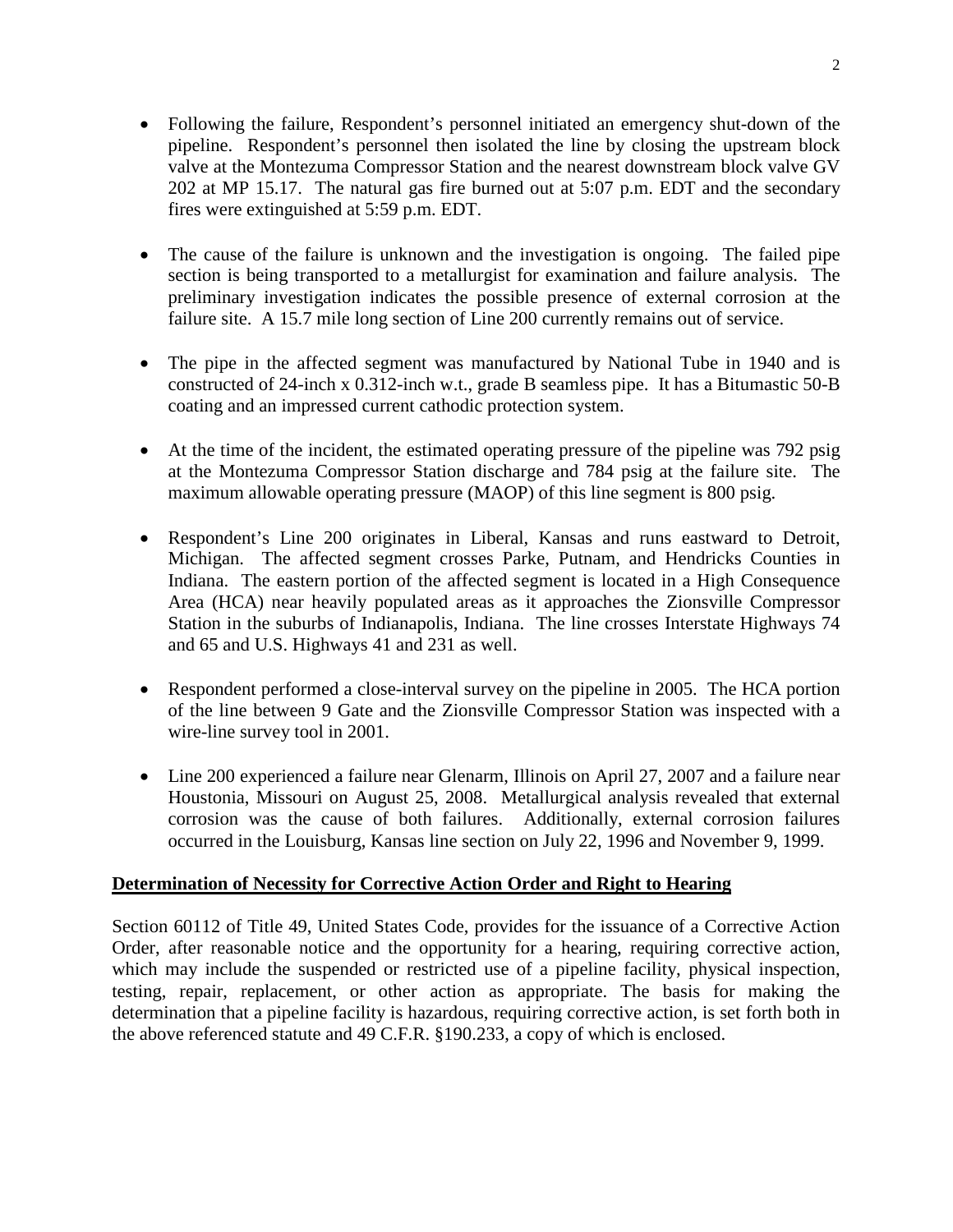Section 60112, and the regulations promulgated thereunder, provide for the issuance of a Corrective Action Order without prior opportunity for notice and hearing upon a finding that failure to issue the Order expeditiously will result in likely serious harm to life, property or the environment. In such cases, an opportunity for a hearing will be provided as soon as practicable after the issuance of the Order.

After evaluating the foregoing preliminary findings of fact, I find that the continued operation of the pipeline without corrective measures would be hazardous to life, property and the environment. Additionally, after considering the age of the pipe, circumstances surrounding this failure, the proximity of the pipeline to populated areas, public roadways and high consequence areas, the hazardous nature of the product the pipeline transports, the pressure required for transporting the material, the uncertainties as to the cause of the failure, and the ongoing investigation to determine the cause of the failure, I find that a failure to issue this Order expeditiously to require immediate corrective action would result in likely serious harm to life, property, and the environment. Accordingly, this Corrective Action Order mandating immediate corrective action is issued without prior notice and opportunity for a hearing. The terms and conditions of this Order are effective upon receipt.

Within 10 days of receipt of this Order, Respondent may request a hearing, to be held as soon as practicable, by notifying the Associate Administrator for Pipeline Safety in writing, delivered personally, by mail or by telecopy at (202) 366-4566. The hearing will be held in Kansas City, Missouri or Washington, D.C. on a date that is mutually convenient to PHMSA and Respondent.

After receiving and analyzing additional data in the course of this investigation, PHMSA may identify other corrective measures that need to be taken. Respondent will be notified of any additional measures required and amendment of this Order will be considered. To the extent consistent with safety, Respondent will be afforded notice and an opportunity for a hearing prior to the imposition of any additional corrective measures.

### **Required Corrective Action**

Pursuant to 49 U.S.C. § 60112, I hereby order Panhandle Eastern Pipeline Company, LP to immediately take the following corrective actions with respect to Line 200:

- 1. Prior to resuming operation of the section of Line 200 running from the Montezuma Compressor Station to 6 Gate, develop and submit a written re-start plan for prior approval of the Director, Central Region, OPS, Pipeline and Hazardous Materials Safety Administration, 901 Locust Street, Suite 462, Kansas City, MO 64106-2641.
- 2. The restart plan must provide for adequate patrolling of the pipeline segment during the restart process. The restart plan must specify a daylight restart and detail advance communications with local emergency response officials. Obtain written approval to resume operation of the line from the Regional Director prior to resuming operation.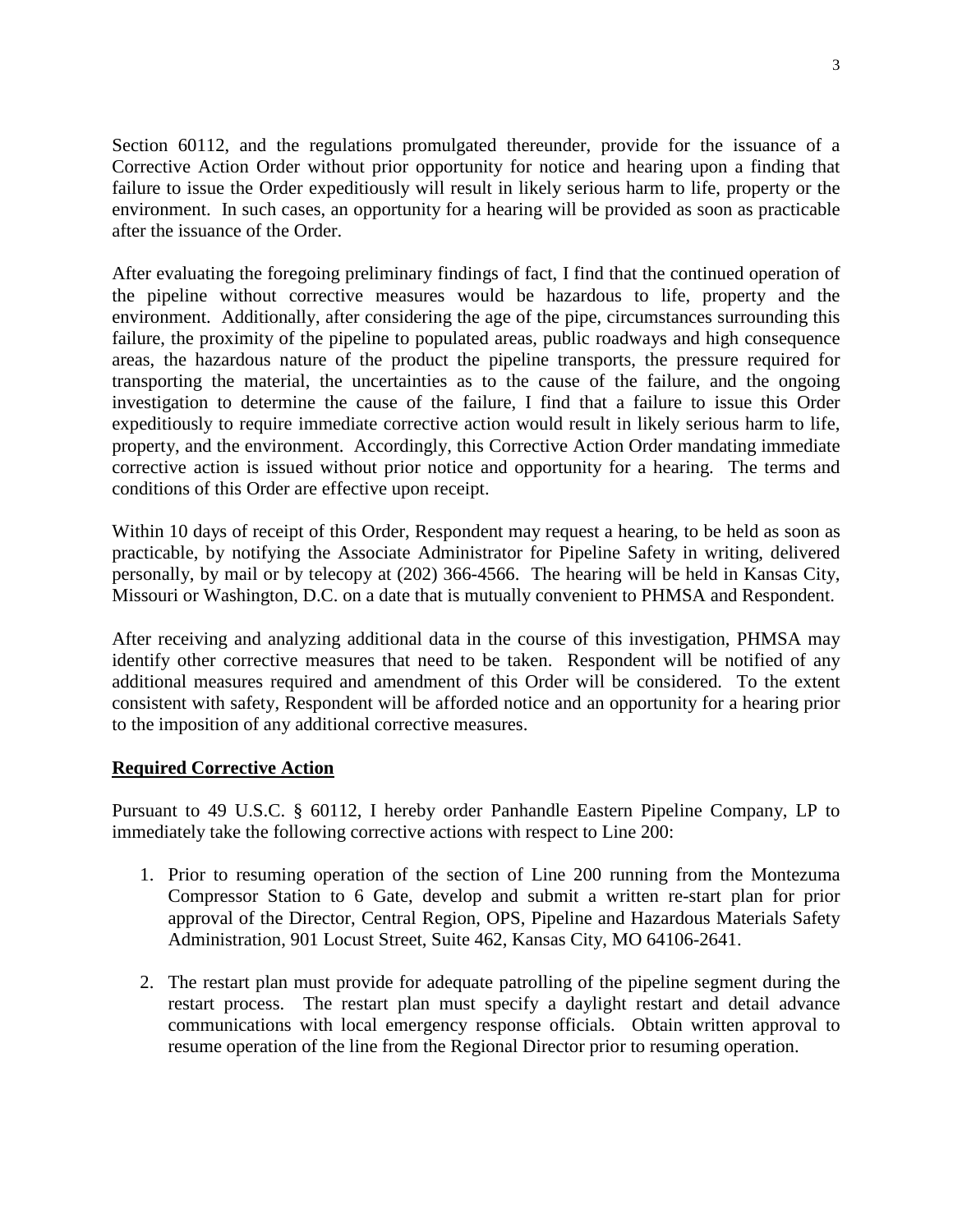- 3. After receiving approval from the Regional Director to restart the pipeline, maintain a twenty percent (20%) pressure reduction in the operating pressure of the Montezuma to Zionsville segment. The operating pressure is not to exceed eighty percent (80%) of the operating pressure in effect immediately prior to the failure. Specifically, the pressure in the affected segment is not to exceed 627 psig. This pressure restriction will remain in effect until written approval to increase the pressure or return the pipeline to its prefailure operating pressure is obtained from the Regional Director pursuant to Item 11.
- 4. Within 30 days of receipt of this Order, complete mechanical and metallurgical testing and failure analysis of the failed pipe, including analysis of soil samples and any foreign materials. The testing and analysis shall be completed as follows:
	- A. Document the chain-of-custody when handling and transporting the failed pipe section and other evidence from the failure site;
	- B. Utilize the mechanical and metallurgical testing protocols, including the testing laboratory approved by the Director, Central Region;
	- C. Prior to commencing the mechanical and metallurgical testing, provide the Regional Director with the scheduled date, time, and location of the testing to allow a PHMSA representative to witness the testing; and
	- D. Ensure that the testing laboratory distributes all resulting reports in their entirety (including all media), whether draft or final, to the Regional Director at the same time as they are made available to Respondent.
- 5. Within 60 days following receipt of this order, submit an integrity verification and remedial work plan to the Director, Central Region, OPS for approval. The plan must provide for the verification of the integrity of the pipeline and must address all factors known or suspected in the May 5, 2009 failure, including, but not be limited to:
	- A. Integrate the results of the metallurgical analysis required by Item 4 with all relevant operating data and perform a root cause analysis of the May 5, 2009 failure;
	- B. Review the failure history of the entire Line 200 over the past 20 years and develop a written report containing all available information on the locations of failures, dates of failures, and cause of failures and describing your plans to confirm that the remainder of the line is not susceptible to more such failures. Make the report available to the Director, Central Region, OPS;
	- C. Within 180 days of receipt of this order, run a high-resolution MFL metal loss tool and a deformation tool on the Montezuma to Zionsville segment. ILI data must be evaluated using engineering repair methods and design factors based upon 49 C.F.R. §§ 192.713 and 192.111 using ASME/ANSI B31G or R-STRENG methods and for dents based upon 49 C.F.R. § 192.933(d)(3). All imperfections and anomalies equal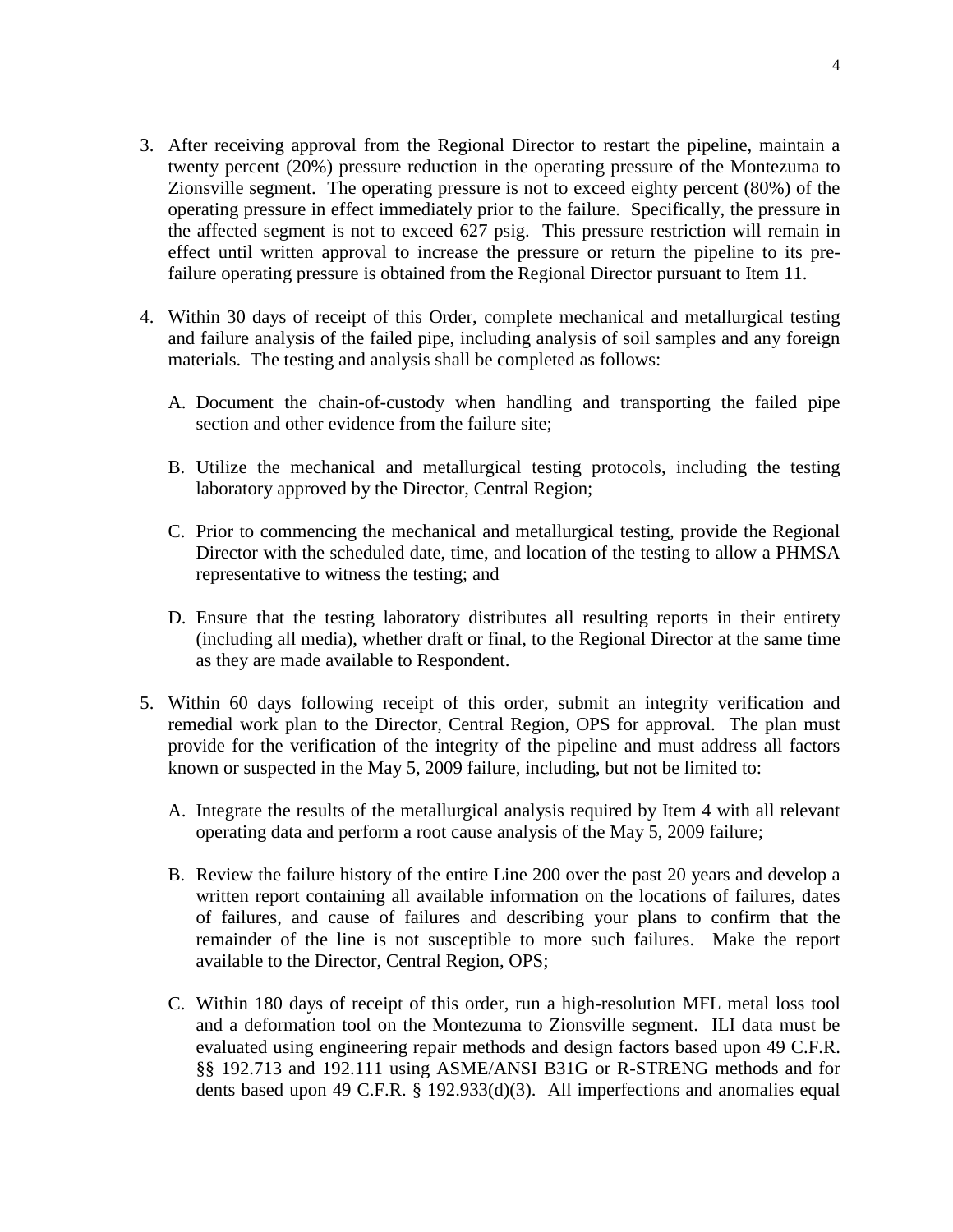to or greater than 60 percent wall loss must be excavated, remediated and/or repaired when failure pressure ratios (FPR) for class location using ASME/ANSI B31G or R-STRENG methods are less than or equal to the following:

- 1. Class 1 pipe with FPR less than or equal to 1.39;
- 2. Class 2 pipe with FPR less than or equal to 1.67;
- 3. Class 3 pipe with FPR less than or equal to 2.0; and
- 4. Class changes per 49 C.F.R. § 192.611, per existing pipe design class and/or all anomalies with wall loss of 60 percent or greater remediated.

Make the results of these tool runs and evaluations available to the Director, Central Region, at the same time as they are received from the tool vendors;

- D. Evaluate the Montezuma to Zionsville segment for areas of damaged or disbonded coating, including but not limited to, consideration of direct current or alternating current voltage gradient surveys, c1ose-interval surveys, current interrupted, and pipe-to-soil potential surveys;
- E. If relevant, evaluate the Montezuma to Zionsville segment for anomalies associated with dents, gouges and grooves; and pipe deformation;
- F. If relevant, evaluate the Montezuma to Zionsville segment for longitudinal cracks, mill defects, and stress corrosion cracking;
- G. The evaluation methods used must be technologically appropriate for assessing the pipeline based on the type of failure that occurred on May 5, 2009 and should include consideration of pressure testing and/or additional in-line inspections supplemented by complimentary direct assessment as appropriate;
- H. Include a detailed description of the inspection and repair criteria to be used in the field evaluation of any anomalies that are excavated. This is to include a description of how any defects are to be graded and the schedule for repairs or replacement;
- I. Include provisions for continuing long-term periodic testing and integrity verification measures to ensure the ongoing safe operation of the affected segment considering the results of the analyses, inspections, and corrective measures undertaken pursuant to this Order;
- J. Include a proposed schedule for completion of the actions required by paragraphs A-I of this Item.
- 6. The integrity verification and remedial work plan becomes incorporated into this Order and shall be revised as necessary to incorporate the results of actions undertaken pursuant to this Order and whenever necessary to incorporate new information obtained during the failure investigation and remedial activities. Submit any such plan revisions to the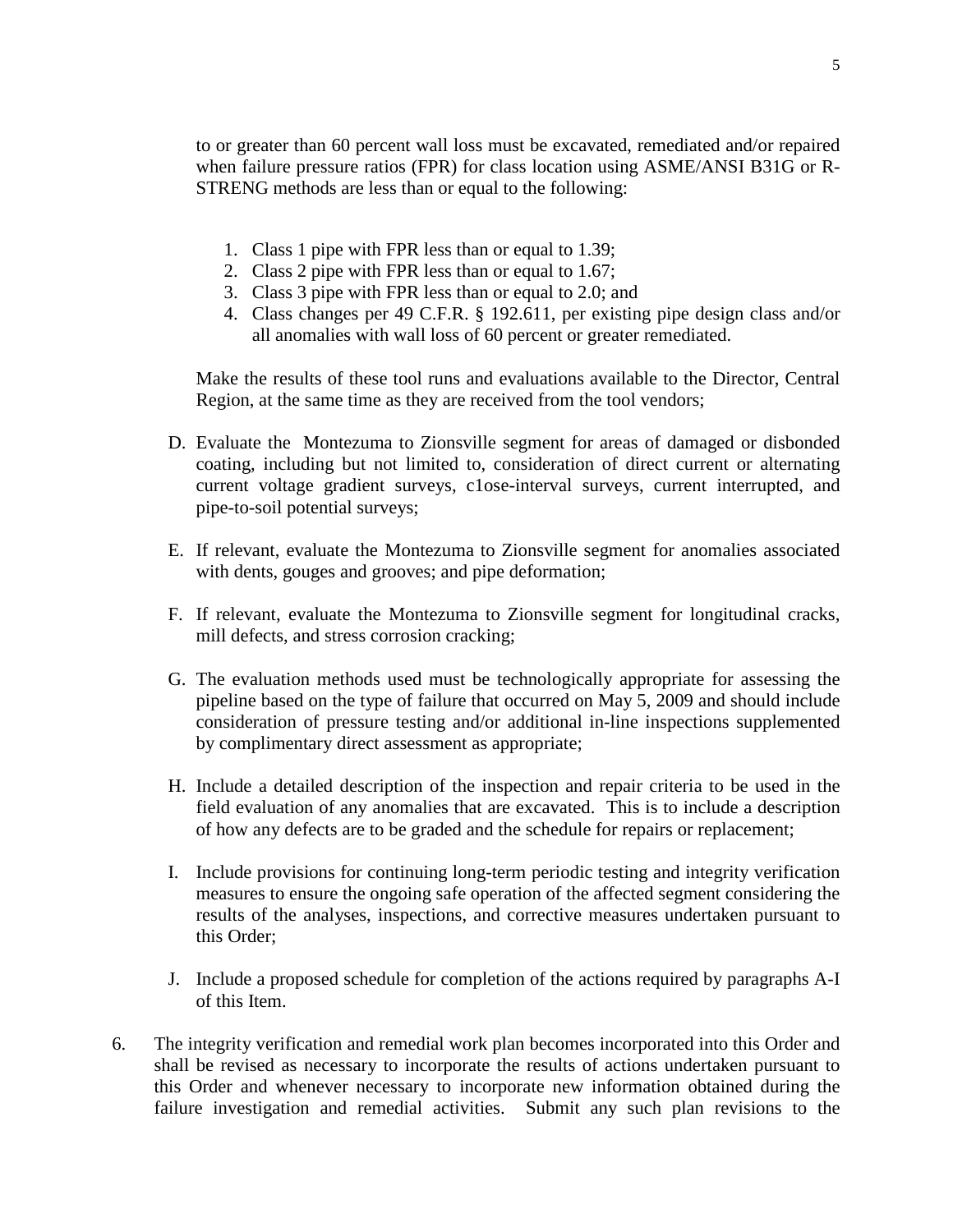Regional Director for prior approval. The Regional Director may approve plan elements incrementally.

- 7. Implement the work plan as it is approved by the Director, Central Region, OPS, including any revisions to the plan.
- 8. Submit quarterly reports to the Director, Central Region OPS that: (1) include all available data and results of the testing and evaluations required by this Order; and (2) describe the progress of the repairs or other remedial actions being undertaken. The first quarterly report for the period from May 5 through August 4, 2009 shall be due by August 31, 2009.
- 9. Maintain documentation of the costs associated with implementation of this Corrective Action Order. Include in each monthly report submitted, the to-date total costs associated with: (1) preparation and revision of procedures, studies and analyses; (2) physical changes to pipeline infrastructure, including repairs, replacements and other modifications; and (3) environmental remediation, if applicable.
- 10. With respect to each submission that under this Order requires the approval of the Regional Director, the Director may: (a) approve, in whole or part, the submission; (b) approve the submission on specified conditions; (c) modify the submission to cure any deficiencies; (d) disapprove in whole or in part, the submission, directing that Respondent modify the submission, or (e) any combination of the above. In the event of approval, approval upon conditions, or modification by the Director, Respondent shall proceed to take all action required by the submission as approved or modified by the Director. If the Director disapproves all or any portion of the submission, Respondent shall correct all deficiencies within the time specified by the Director, and resubmit it for approval.
- 11. The Regional Director may allow the removal or modification of the pressure restriction set forth in Item 3 upon a written request from Respondent demonstrating that the hazard has been abated and that restoring the pipeline to its pre-failure operating pressure is justified based on a reliable engineering analysis showing that the pressure increase is safe considering all known defects, anomalies and operating parameters of the pipeline.

The Director, Central Region, OPS may grant an extension of time for compliance with any of the terms of this Order upon a written request timely submitted demonstrating good cause for an extension.

The actions required by this Corrective Action Order are in addition to and do not waive any requirements that apply to Respondent's pipeline system under 49 C.F.R. Part 192, under any other order issued to Respondent under authority of 49 U.S.C. § 60101 et seq., or under any other provision of Federal or State law.

Respondent may appeal any decision of the Director to the Associate Administrator for Pipeline Safety. Decisions of the Associate Administrator shall be final.